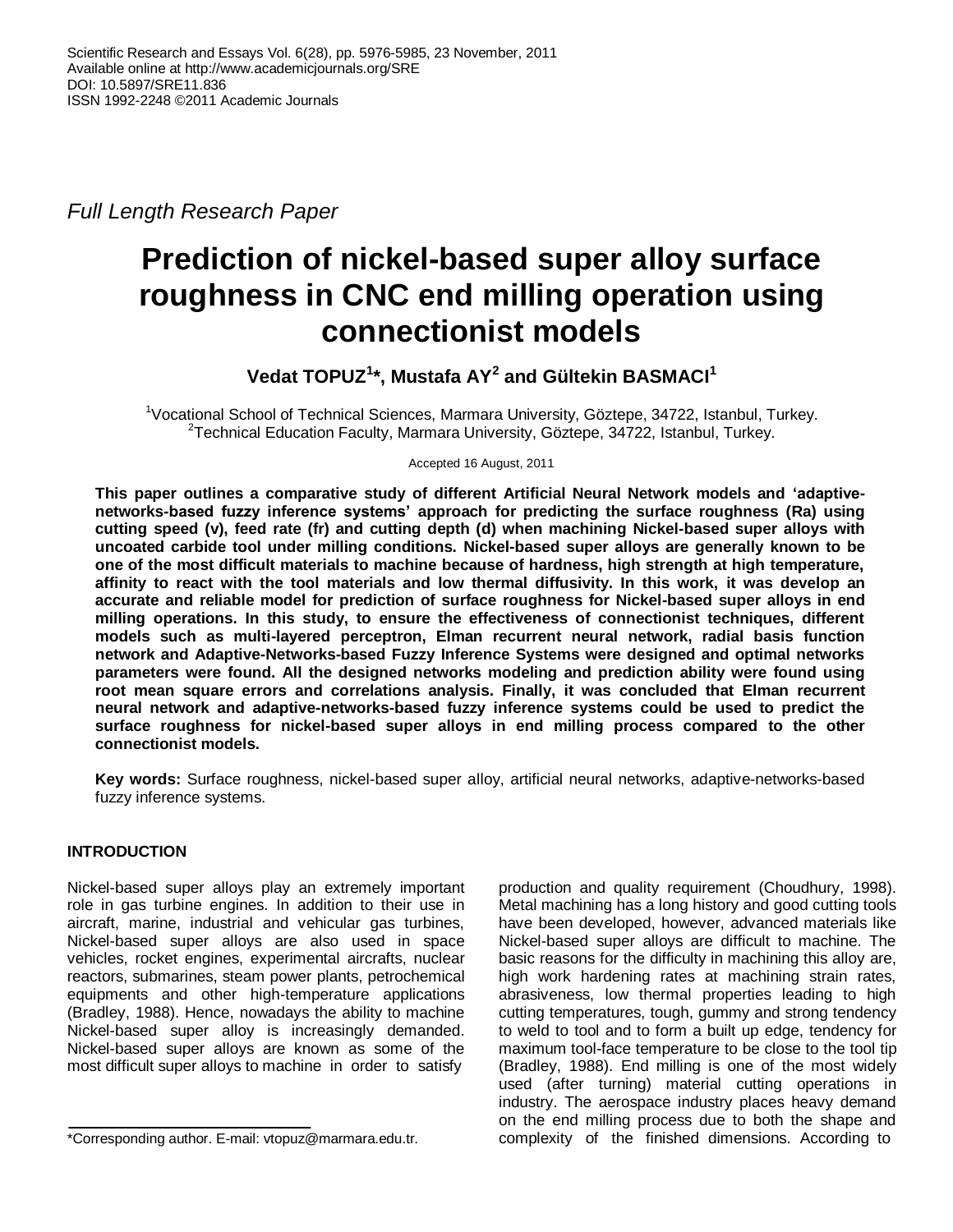theoretical models, the cutting force depends on the area of the chip (feed and depth of cut), the material, cutting tool properties and experimentally determined constants.

Restrictions concerning the characteristics of the workpiece-cutting tool-machine system have an impact on cutting conditions which is reflected on the surface texture and dimensional deviations of the product. ANN was used to predict the surface roughness in turning operation using mild steel work-pieces and high-speed steel as the cutting tool (Pal, 2005). They found performance of trained ANN satisfactory. Radial basis function network (RBFN) was used for predicting the upper and lower estimates of the surface roughness in a turning process. They found performance of the RBFN was inferior compared to multi layer perceptron (MLP) network (Sonar et al., 2006). In addition, ANN was used in grinding operations (Maksoud et al., 2003). They used ANN to control the grinding process for desired roughness. They found that ANN controller showed good performance in achieving the required workpiece surface roughness in real grinding operations. ANN trained with genetic algorithm (GA) and particle swarm optimization (PSO) was also developed for the prediction of surface roughness (Jesuthanam et al., 2007). They found that ANN-GA-PSO approach requires less number of epochs and RMS error than the classical ANN applications. On the other hand, ANFIS was also used to predict the workpiece surface roughness for milling process (Lo, 2003). He used triangular and trapezoidal membership functions and they found that both membership functions achieved very satisfactory accuracy.

Most of the ANN applications use simple MLP network training backpropagation algorithm. In this paper, it also used RBFN, Elman recurrent neural network (ERNN) and ANFIS, which are well-established techniques for function approximation. Generalization performances of all these approaches are assessed by comparing with experimental data.

#### **MATERIALS AND METHODS**

Milling is carried out on a milling machine that provides the power to turn the cutting tool at a given rotational speed and feed to the work piece at a specified rate and depth of cut. Therefore, three cutting parameters (cutting speed, feed rate and depth of cut) need to be determined in end milling operation and surface roughness strongly correlated with these parameters (Wang, 2004). The purpose of end milling operations is producing a low surface roughness of the machined work piece. Surface roughness is a measure of the technological quality of a product and a factor that greatly influences manufacturing cost. It describes the geometry of the machined surface and combined with the surface texture, which is process dependent, can play an important role on the operational characteristics of the part. The achievement of a desirable value is a repetitive and empirical process that can be very much time consuming. The part must be machined more than once until an acceptable value is obtained. The mechanism behind the formation of surface roughness is very complicated and process dependent, therefore it is very difficult to calculate its value through analytically.

Various theoretical models are not accurate enough and applied

only to a limited range of processes and cutting conditions or must be used in conjunction with obscure diagrams and statistical tables.

#### **Cutting performance measurement**

The machined surface roughness was measured (according to ISO 4287/1) by a Marh profilometer. The average surface roughness (Ra), being the arithmetic average of the absolute value of the heights of roughness irregularities from the mean value measured within a sampling length of 5.6 mm. A machining center "VCM 550 John FORD" with 16 kW power and a maximum spindle speed of 6000 rpm was used. A Kistler piezoelectric dynamometer 9265B with a load amplifier was used to acquire the forces (Fx, Fy, Fz). Data acquisitions were made through piezoelectric dynamometer by interface RS 232 to load amplifier and to PC using to appropriate software Dynoware Kistler (Basmaci, 2002). Realized measurement system block diagram is shown in Figure 1.

#### **Selection of the cutting parameters**

The cutting experiments were carried out on CNC milling machine using uncoated carbide end milling with the grade of K10 for the machining of Nickel-based super alloys (the chemical composition of the work piece material confirms to the following specification: (wt%): 0.02 C; 0.09 Mn; 0.104 Si; 1.26 Ti; 0.259 Al; 0.265 Co; 6.73 Mo; 17.95 Fe; 22.75 Cr; 47.34 Ni and the hardness of the workpiece material was measured and found to be 280 BHN). Using this machine and super alloy totally, 60 experiments were carried out. Cutting speed (v) 30, 40, 50, 60 and 70 m/min, feed rate (fr) between 80 and 200 mm/min, and the cutting depth (*d*) 0.5, 1, and 1.5 mm were selected. Among them, 36 train, 12 test and 12 validation data sets randomly selected which are given in Table 1.

#### **Network models**

Artificial neural networks (ANNs) and adaptive-networks-based fuzzy inference system (ANFIS) have been applied to a large number of problems because of their non-linear system modeling capacity. Given a sample vectors, ANNs and ANFIS are able to map the relationship between input and output; they "learn" this relationship, and store it into their parameters. As these two characteristics suggest, they should prove to be particularly useful when little a priori knowledge about the laws that govern the system that generated the data ability by their learning ability. They offer parallel, methodology predicts the surface roughness accurately by utilizing small sized training and testing data sets. ANNs were designed to mimic the characteristics of the biological neurons in the human brain and nervous system. When the network is adequately trained, it is able to generalize relevant output for a set of input data. Learning typically occurs through the training. The training algorithm adjusts the connection weights (synapses) iteratively. On the other hand, fuzzy logic uses the experiences of a human expert working with linguistic expressions. It also compensates for inadequate and uncertain knowledge about the system. Once a fuzzy inference system (FIS) is equipped with learning capability, all the design methodologies for ANN become directly applicable to FIS, called ANFIS.

#### **Multi layer perceptron (MLP)**

Typical MLP network is arranged in layers of neurons, where each neuron in a layer computes the sum of its inputs  $\mathbf{x} = [v \text{ } fr \text{ } d]^\mathrm{T}$  and passes this sum through an activation function ( *f* ). The output of the network ( **o** ) is defined as a matrix form: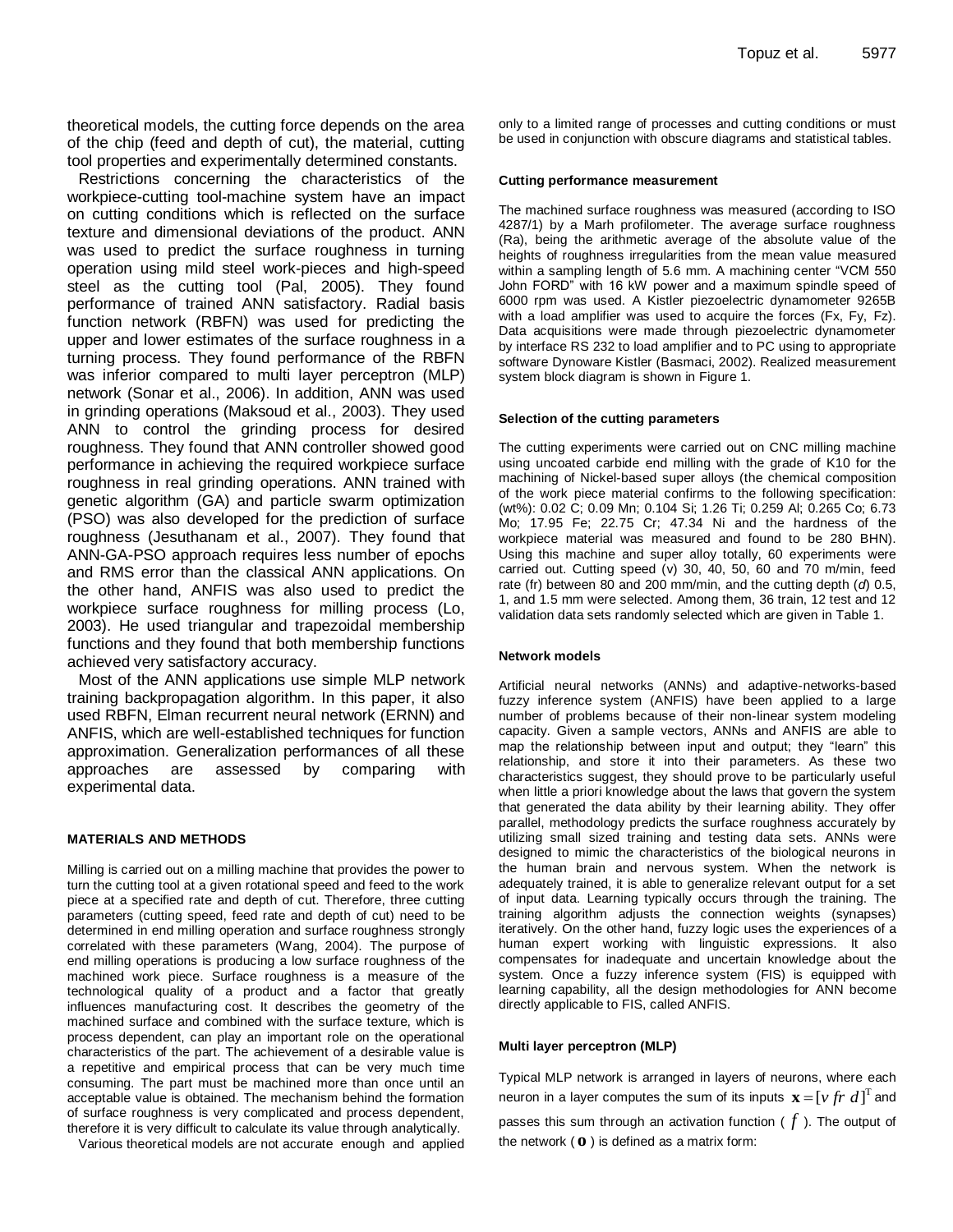

**Figure 1.** Block diagram of roughness measurement system.

,

$$
\mathbf{o} = f^2 (\mathbf{W}^2 f^1 (\mathbf{W}^1 \mathbf{x} + \mathbf{b}^1) + \mathbf{b}^2)
$$
 (1)

Where superscript defines the layer number, S0 is input number, S1 is hidden layer neuron number,  $\,n\,$  is activation function input,  $\,\mathbf{W}$  is weight matrices defined as:

$$
\mathbf{W}^{1} = \begin{bmatrix} w_{1,1} & w_{1,2} & \dots & w_{1,50} \\ w_{2,1} & w_{2,2} & \dots & \dots \\ \vdots & \vdots & \ddots & \vdots \\ w_{S1,1} & w_{S1,2} & \dots & w_{S1,50} \end{bmatrix},
$$

$$
\mathbf{W}^{2} = [w_{1,1} \ w_{1,2} \dots \ w_{1,51}],
$$

 $\mathop{b}\nolimits$  is bias vector defined as:

$$
b1 = [b1 b2 ... bS1]T, b2 = [b1],
$$

 $\hat{f}$  are activation functions defined as:

$$
f1 = \frac{expn - exp-n}{expn + exp-n}, f2 = n.
$$

Figure 2 shows a realized one hidden layer MLP network for this work. MLP networks learn any input output relation adjusting the weights using back propagation approach. The back propagation algorithm is generalization of the least mean square (LMS) algorithm (Hagan et al., 1996.). This algorithm adjusts the weights in order to minimize the mean square error as follows:

$$
e = \frac{1}{2} \sum_{\gamma=1}^{p} (t^{\gamma} - o^{\gamma})^2
$$
 (2)

Where:  $t$  is target,  $o$  is MLP output,  $\gamma$  is the sample instant in  $q$ size.

The steepest descent algorithm iteratively decreases network error during learning phase at each epoch as follows:

$$
w^{m}(k+1) = w(k) - \eta \frac{\partial e}{\partial w}
$$
  

$$
b^{m}(k+1) = b(k) - \eta \frac{\partial e}{\partial b}
$$
 (3)

Where  $\eta$  is learning rate.

#### **Elman recurrent neural networks (ERNN)**

ERNN (also known as partially recurrent neural network) are a subclass of recurrent networks is shown in Figure 3. It is MLP network augmented with additional context layers  $(W^0)$ , storing output values ( $\mathbf y$ ), of one of the layers delayed  $(z^{-1})$  by one-step and used for activating this other layer in the next time (t) step:

$$
\mathbf{y}_{(t+1)} = f^{1}(\mathbf{W}^{1}\mathbf{x} + \mathbf{b}^{1}) + \mathbf{y}_{(t)}\mathbf{W}^{0}
$$
 (4)

While ERNN use identical training algorithm as MLP, context layer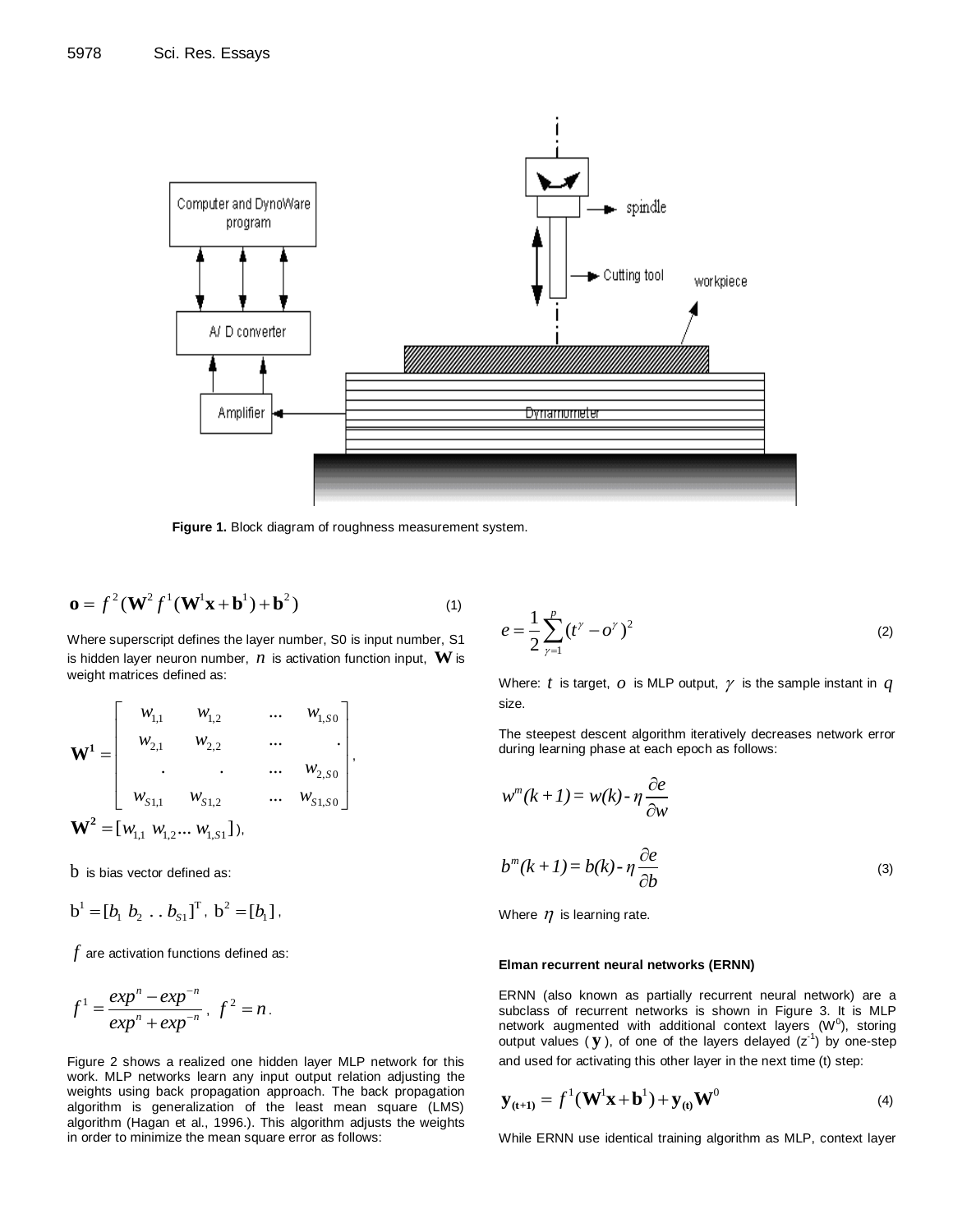| <b>Training data set</b> |    |     |              |       | Test data set             |    |                     |              |       |  |
|--------------------------|----|-----|--------------|-------|---------------------------|----|---------------------|--------------|-------|--|
| No                       | V  | fr  | $\mathbf d$  | Ra    | <b>No</b>                 | V  | f <sub>r</sub>      | $\mathbf d$  | Ra    |  |
| $\mathbf{1}$             | 30 | 140 | 0.5          | 0.533 | $\mathbf 1$               | 30 | 90                  | 0.5          | 0.504 |  |
| $\overline{\mathbf{c}}$  | 30 | 80  | 1.0          | 0.601 | $\boldsymbol{2}$          | 30 | 200                 | 0.5          | 0.781 |  |
| 3                        | 30 | 130 | 1.0          | 0.789 | $\ensuremath{\mathsf{3}}$ | 30 | 80                  | 1.5          | 0.697 |  |
| $\overline{\mathbf{4}}$  | 30 | 140 | 1.0          | 0.813 | $\overline{\mathbf{4}}$   | 30 | 140                 | 1.5          | 0.982 |  |
| 5                        | 30 | 200 | 1.0          | 1.112 | $\mathbf 5$               | 30 | 200                 | 1.5          | 1.231 |  |
| 6                        | 30 | 180 | 1.5          | 1.056 | $\,6$                     | 40 | 80                  | 0.5          | 0.368 |  |
| $\boldsymbol{7}$         | 40 | 110 | 0.5          | 0.413 | $\boldsymbol{7}$          | 40 | 140                 | 1.0          | 0.715 |  |
| 8                        | 40 | 200 | 0.5          | 0.673 | 8                         | 40 | 200                 | 1.0          | 0.929 |  |
| 9                        | 40 | 80  | 1.0          | 0.554 | 9                         | 40 | 140                 | 1.5          | 0.723 |  |
| 10                       | 40 | 80  | 1.5          | 0.592 | 10                        | 40 | 200                 | 1.5          | 0.967 |  |
| 11                       | 40 | 105 | 1.5          | 0.658 | 11                        | 60 | 140                 | 0.5          | 0.584 |  |
| 12                       | 50 | 80  | 0.5          | 0.506 | 12                        | 70 | 80                  | 1.5          | 0.509 |  |
| 13                       | 50 | 200 | 0.5          | 0.713 |                           |    |                     |              |       |  |
| 14                       | 50 | 80  | 1            | 0.652 |                           |    |                     |              |       |  |
| 15                       | 50 | 120 | $\mathbf{1}$ | 0.734 |                           |    |                     |              |       |  |
| 16                       | 50 | 200 | 1            | 0.978 |                           |    |                     |              |       |  |
| 17                       | 50 | 80  | 1.5          | 0.732 |                           |    | Validation data set |              |       |  |
| 18                       | 50 | 95  | 1.5          | 0.851 | <b>No</b>                 | V  | $f\mathbf{r}$       | d            | Ra    |  |
| 19                       | 50 | 140 | 1.5          | 1.049 | $\mathbf{1}$              | 30 | 140                 | 0.5          | 0.533 |  |
| 20                       | 60 | 110 | 0.5          | 0.489 | $\overline{\mathbf{c}}$   | 40 | 110                 | 0.5          | 0.413 |  |
| 21                       | 60 | 200 | 0.5          | 0.627 | 3                         | 40 | 80                  | 1.5          | 0.592 |  |
| 22                       | 60 | 80  | 1            | 0.598 | 4                         | 50 | 80                  | 0.5          | 0.506 |  |
| 23                       | 60 | 140 | 1            | 0.715 | 5                         | 50 | 170                 | 0.5          | 0.685 |  |
| 24                       | 60 | 80  | 1.5          | 0.881 | 6                         | 50 | 80                  | $\mathbf 1$  | 0.652 |  |
| 25                       | 60 | 90  | 1.5          | 1.047 | $\overline{7}$            | 50 | 140                 | $\mathbf{1}$ | 0.814 |  |
| 26                       | 60 | 140 | 1.5          | 1.179 | 8                         | 50 | 200                 | $\mathbf{1}$ | 0.978 |  |
| 27                       | 60 | 200 | 1.5          | 1.653 | 9                         | 50 | 200                 | 1.5          | 1.205 |  |
| 28                       | 70 | 140 | 0.5          | 0.36  | 10                        | 60 | 140                 | 0.5          | 0.584 |  |
| 29                       | 70 | 200 | 0.5          | 0.581 | 11                        | 70 | 140                 | $\mathbf{1}$ | 0.662 |  |
| 30                       | 70 | 80  | 1            | 0.417 | 12                        | 70 | 140                 | 1.5          | 0.735 |  |
| 31                       | 70 | 120 | $\mathbf{1}$ | 0.614 |                           |    |                     |              |       |  |
| 32                       | 70 | 140 | 1            | 0.662 |                           |    |                     |              |       |  |
| 33                       | 70 | 200 | 1            | 0.801 |                           |    |                     |              |       |  |
| 34                       | 70 | 170 | 1.5          | 0.829 |                           |    |                     |              |       |  |
| 35                       | 70 | 140 | 1.5          | 0.735 |                           |    |                     |              |       |  |
| 36                       | 70 | 200 | 1.5          | 0.938 |                           |    |                     |              |       |  |

**Table 1.** Training, testing and validation data sets.

weight (W $^0$ ) is not updated as in Equation 3.

#### **Radial basis function network (RBFN)**

RBFN has a feed-forward structure consisting of two layers, nonlinear hidden layer and linear output layer as depicted in Figure 4. The proposed model uses Gaussian kernel (  $\Psi$  ) as the hidden layer activation function. The output layer implements a linear combiner of the basis function responses defined as:

$$
\mathbf{o} = b + \sum_{j=1}^{q} w_{i,j} \Psi_j
$$
 (5)

Where,  $q$  is the sample size,  $\Psi_{j}^{\dagger}$  is response of the jth hidden neuron described as:

$$
\Psi j = \exp\left[-\frac{\left\|\mathbf{x} - c_j\right\|^2}{2\sigma_j^2}\right]
$$
\n(6)

Where,  $c_j$  is Gaussian function center value and  $\sigma_j$  is its variance.

RBFN training has two-stage procedure. In the first stage, the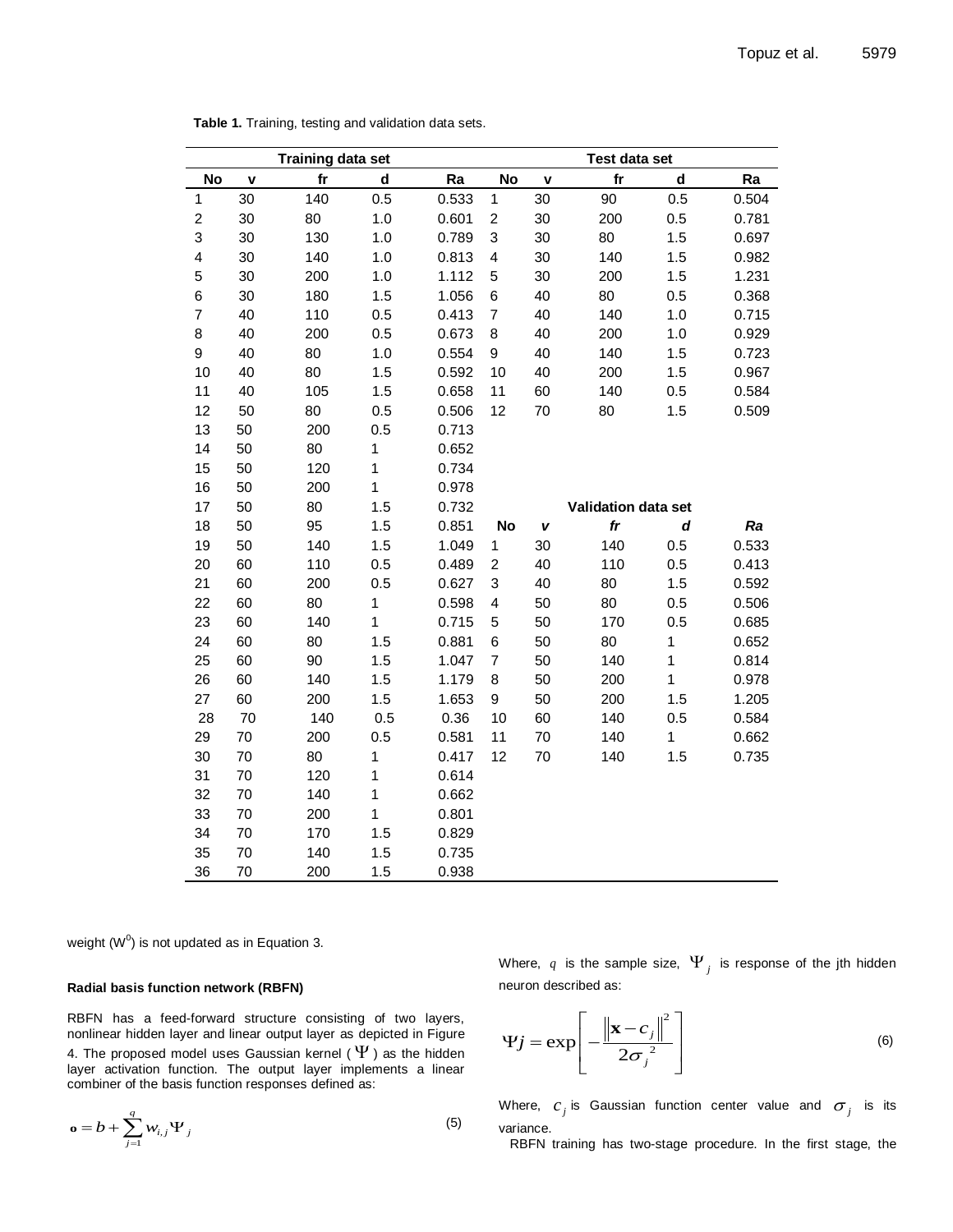

**Figure 2.** Realized MLP network structure.



**Figure 3.** Realized ERNN structure.

input data set is used to determine the center locations ( $c_j$ ) using unsupervised clustering algorithm such as the *K*-means algorithm and choose the radii ( $\sigma_{_j}$ ) by the *k*-nearest neighbor rule. The second step is to update the weights (W) of the output layer while keeping the (  $c_j^{\phantom{\dag}}$  ) and (  $\sigma_j^{\phantom{\dag}}$  ) are fixed.

#### **Adaptive-networks-based fuzzy inference systems (ANFIS)**

Proposed first-order Sugeno type ANFIS architecture is shown in

Figure 5. This architecture with typical fuzzy if–then rules can be expressed as: Figure 5. This architecture with typical fuzzy if-then rules can be expressed as:<br> $R_1:$  If  $x_i$  is  $A_{1,1}$  and  $x_2$  is  $A_{2,1}$  .... and  $x_i$  is  $A_{i,1}$  then  $o_1 = k_{1,1}x_1 + k_{2,1}x_2 + ... + k_{i,1}x_3 + r_1$ pressed as:<br> $\cdot$  If x is A and x is A and x is A then  $0 - k$  x  $\pm k$  x  $\pm$  x  $\pm k$  x  $\pm r$ R : If is A and is A .... and is A then o =k +k + .... +k +r *x x x x x x*

 $R_1$ : If  $x_1$  is  $A_{1,1}$  and  $x_2$  is  $A_{2,1}$  .... and  $x_i$  is  $A_{i,1}$  then  $o_1 = k_{1,1}x_1 + k_{2,1}x_2 + ... + k_{i,1}x_3 + r_1$ <br> $R_2$ : If  $x_1$  is  $A_{1,1}$  and  $x_2$  is  $A_{2,1}$  .... and  $x_i$  is  $A_{1,2}$  then  $o_2 = k_{1,2}x_1 + k_{$  $R_{ixj}$ : If  $x_i$  is  $A_i,$  $R_2$ : If  $x_i$  is  $A_{1,1}$  and  $x_2$  is  $A_{2,1}$  .... and  $x_i$  is  $A_{i,2}$  then  $o_2 = k_{1,2}x_1 + k_{2,2}x_2 + ... + k_{i,2}x_3 + r_2$ <br> $R_{i3j}$ : If  $x_i$  is  $A_{1,1}$  and  $x_2$  is  $A_{2,j}$  .... and  $x_i$  is  $A_{i,j}$  then  $o_{i3j} = k_{1,j}x_1 + k$ 2 1,1 2 1,1  $R_1$ : If  $x_i$  is  $A_{1,1}$  and  $x_2$  is  $A_{2,1}$  .... and  $x_i$  is  $A_{1,1}$  then  $o_1 = k_{1,1}x_1 + k_{2,1}x_2 + ... + k_{i,1}x_3 + r_1$ <br>*R*. If  $x_i$  is A ... and  $x_i$  is A ... and  $x_i$  is A ... then  $o_i = k_{i+1}x_1 + ... + k_{i+1}x_$ *x*<sub>1</sub> *x*<sub>1</sub> *x*<sub>1</sub> *x*<sub>1</sub> *x*<sub>1</sub> *x*<sub>1</sub> *x*<sub>1</sub> *x*<sub>1</sub> and *x*<sub>2</sub> is A<sub>2,1</sub> .... and *x<sub>i</sub>* is A<sub>i,2</sub> then  $o_2 = k_{1,2}x_1 + k_{2,2}x_2 + ... + k_{i,2}x_3 + r_2$ <br>*x<sub>i</sub>* if *x<sub>1</sub>* is A<sub>1,1</sub> and *x*<sub>2</sub> is A<sub>2,1</sub> .... and *x<sub>i</sub>* is A<sub>i<sub></sub></sub>  $R_1$  : If  $x_I$  is  $A_{1,1}$  a<br>  $R_2$  : If  $x_I$  is  $A_{1,1}$  a<br>  $R_{ixj}$  : If  $x_I$  is  $A_{1,1}$ **1** 2 is A<sub>1,1</sub> and  $x_2$  is A<sub>2,1</sub> .... and  $x_i$  is A<sub>1,1</sub> then  $o_1 = k_{1,1}x_1 + k_{2,1}x_2 + ... + k_{i,1}x_3 + k_{i,2}x_4 + ...$ <br> **1**  $x_i$  is A<sub>1,1</sub> and  $x_i$  is A<sub>1</sub>, and  $x_i$  is A<sub>1</sub>, then  $o_2 = k_{1,1}x_1 + k_{1,1}x_2 + ... + k_{i,1}x_i$ 

Where  $\, {\rm R}_{_{\rm inj}} \,$  is rule set,  $\,i$  is crisp input numbers,  $\,j\,$  is fuzzy set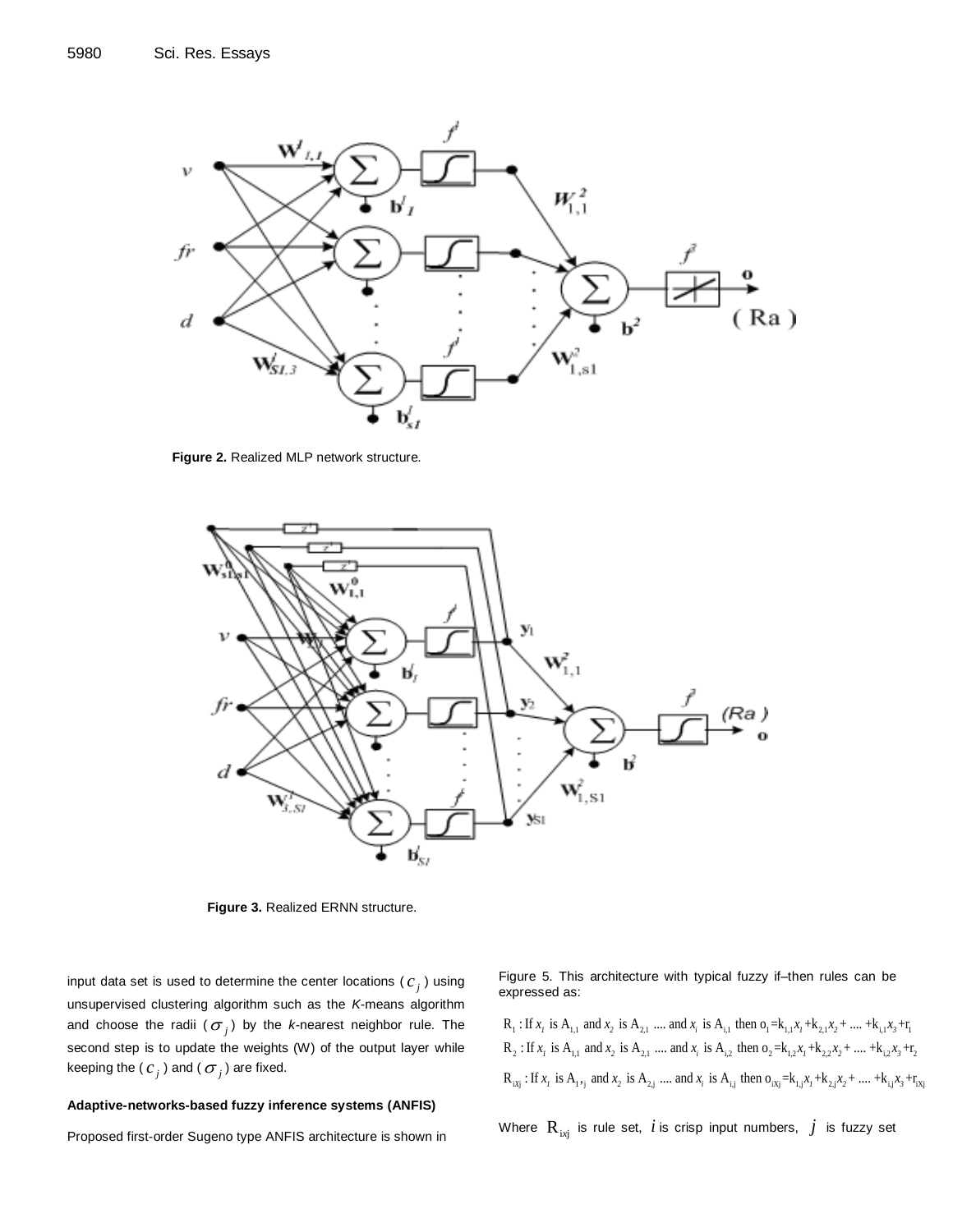

**Figure 4.** Realized RBFN structure.

![](_page_5_Figure_3.jpeg)

**Figure 5.** Realized ANFIS structure.

numbers for every inputs,  $x_i^{\phantom{\dag}}$  is crisp input,  $\,{\rm A}_{\rm i,j}^{\phantom{\dag}}$  is the nonlinear parameter with linguistic labels,  $\rm o_{\rm inj}$  is ANFIS output,  $\rm k_{\rm inj}$  is output polynomial coefficient,  $\mathbf{r}_{_{ixj}}$  is output constant.

The entire system architecture consists of five layers, the fuzzy layer (  $\boldsymbol{\mathrm{O}}^{1}$  ), product layer (  $\boldsymbol{\mathrm{O}}^{2}$  ), normalized layer (  $\boldsymbol{\mathrm{O}}^{3}$  ), de-fuzzy layer  $(\mathbf{O}^4)$  and total output layer  $(\mathbf{O}^5)$ . The membership relationship between the output and input functions of the fuzzy layer can be expressed as follows:

$$
o_{i,j}^{1} = \mu_{A_{i,j}}(x_{i}) \qquad i = 1...m, j = 1...n \qquad (7)
$$

Where  $\mu_{_{\text{A}_{\text{i,j}}}}$  membership grade of a fuzzy set  $\,\text{A}_{\text{i,j}}\hspace{-1.5pt}.$ 

In other words,  $\rm o_{i,j}$  is the membership grade of a fuzzy set  $\rm A_{i,j}$ and it specifies the degree to which the given input  $x_i$  satisfies the quantifier  $\,{\rm A}_{\rm i,j}.$  Parameters in this layer are referred to as premise parameters. Layer 2 is the product layer and is labeled with  $(\Pi)$ .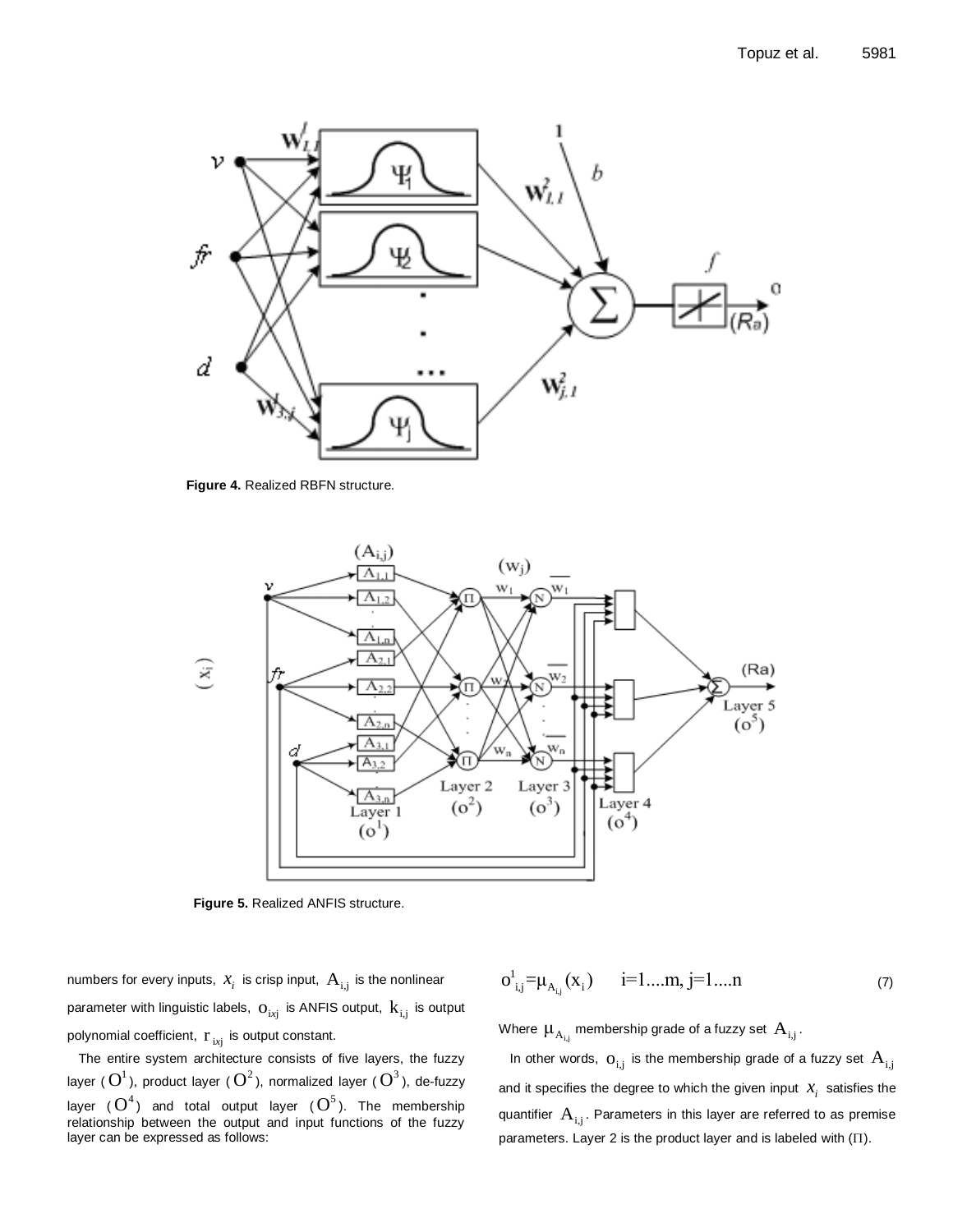The outputs of the layer ( $w_j$ ) is the weight functions of the next layer as follows:

$$
o^{2}_{j}=w_{j}=(\prod_{i=1}\mu_{A_{i,j}}(x_{i})) \qquad j=1...n \qquad \qquad (8)
$$

The third layer is the normalized layer, whose nodes are labeled (N). Their function is to normalize the weight function in the following process:

$$
o^{3}_{j} = \overline{w}_{j} = (\frac{w_{j}}{\sum_{j=1}^{j} w_{j}}) \qquad j = 1...n
$$
 (9)

The fourth layer is the de-fuzzy layer, whose nodes are adaptive. The de-fuzzy relationship between the input and output of this layer can be defined as follows:

$$
o_{j}^{4} = \overline{w}_{j} f_{j} = \overline{w}_{j} (\sum_{i} k_{i,j} x_{i} + r_{j}) \quad j = 1...n
$$
 (10)

Where  $\mathbf{k}_{i,j}$  and  $\mathbf{r}_j$  are the linear parameters or consequent parameters of the node.

The fifth layer is the total output layer. The output of this layer is the total of input signals which represents the results of surface roughness. The results can be written as follows:

$$
O5 = \sum_{j} O_j^{4}
$$
 (11)

Thus, it was constructed as an adaptive network that is functionally equivalent to a Sugeno fuzzy model using hybrid-learning algorithm. For this learning approach premise parameters, defining the membership functions, ANFIS employs gradient descent to finetune them. For consequent parameters, defining the coefficients of each output equations; ANFIS uses the least-squares method to identify them (Jang et al., 1997).

## **RESULTS**

The number of hidden layer and neurons in the hidden layer(s) play very important roles for ANNs and choice of these numbers depends on the application. Influenced by theoretical works proved that single hidden layer is sufficient for ANNs to approximate any complex nonlinear function with any desired accuracy. In addition, determining the optimal number of hidden neurons is still a question to deal with. Although there is no theoretical basis for selecting these parameters, a few systematic approaches are also reported but the most common way of determining the number of hidden neurons is still trial and error approach. It was proposed the same approach for MLP and ERNN; therefore, 5, 10, 15, 20 and 25 neurons are selected in one hidden layer. It was also realized that to use more than 25 neurons in the hidden layer did not increase the generalization ability of designed networks. Because the learning rate  $(n)$  greatly affects the ANN performance, different coefficient has been tried and 0.05 was obtained as the best rate. Designed MLP and ERNN were trained using back propagation learning algorithms, which is described in this study. In addition, it also used RBFN with 36 neurons (which equals the number of training sample size) to demonstrate the efficiently of this type networks. Once trained, the network can be used for predicting the output for any input vector from the input space. This is called the "generalization property" of the network. To show this property of trained networks, same experiment was done with testing data set that are not involved in training data set. It also use the early stopping strategy to improve the generalization properties of designed network. In this strategy, the validation data set is used and the error on the validation set is monitored during the training process.

The validation error normally decreases during the initial phase of training. However, when the network begins to overfit the data, the error on the validation set typically begins to rise (Demut, 2002). When the validation error increases for a specified number of iterations, which chosen 10, the training is stopped. At the end of the training and testing experiments, obtained root mean square error (RMSE) values and correlations coefficients (R) are given in Table 2. In a conventional FIS, an expert who is familiar with the system determines the number of rules, types of membership functions (MF) and MF boundary. In addition to this approach, there are other techniques such as clustering methods. In this work, because no expert is available, the number and type of MFs are chosen by trial and error effort. For an ANFIS premise part triangle, trapezoid or Gaussian MF are chosen and linear or constant parameters are also chosen as consequent part. ANFIS architecture was trained with hybrid-learning algorithm. After the several experiments, it was realized that to use more than two MFs does not improve the generalization ability on the other hand dramatically increases training time. For this reason, only two MFs were used and results RMSE values and correlations coefficients were given in Table 2.

#### **DISCUSSION**

Consequently, the best models type was chosen for every architecture using Table 2. These results shows that realized ERNN and ANFIS architectures have similar and good prediction performance  $(R_{\text{ERNN } 25} = 0.9315,$  $R_{Gaussian_2 \text{Linear}} = 0.9229$ . MLP  $(R_{MLP_25} = 0.895)$  has no good prediction performance as ERNN and ANFIS but certainly better than RBFN  $(R_{RBFN} = 0.456)$ . To understand the modeling capability of designed networks clearly, training results were given in Figure 6. This figure shows that while RBFN has perfect modeling ability ( $R_{RBF}$ )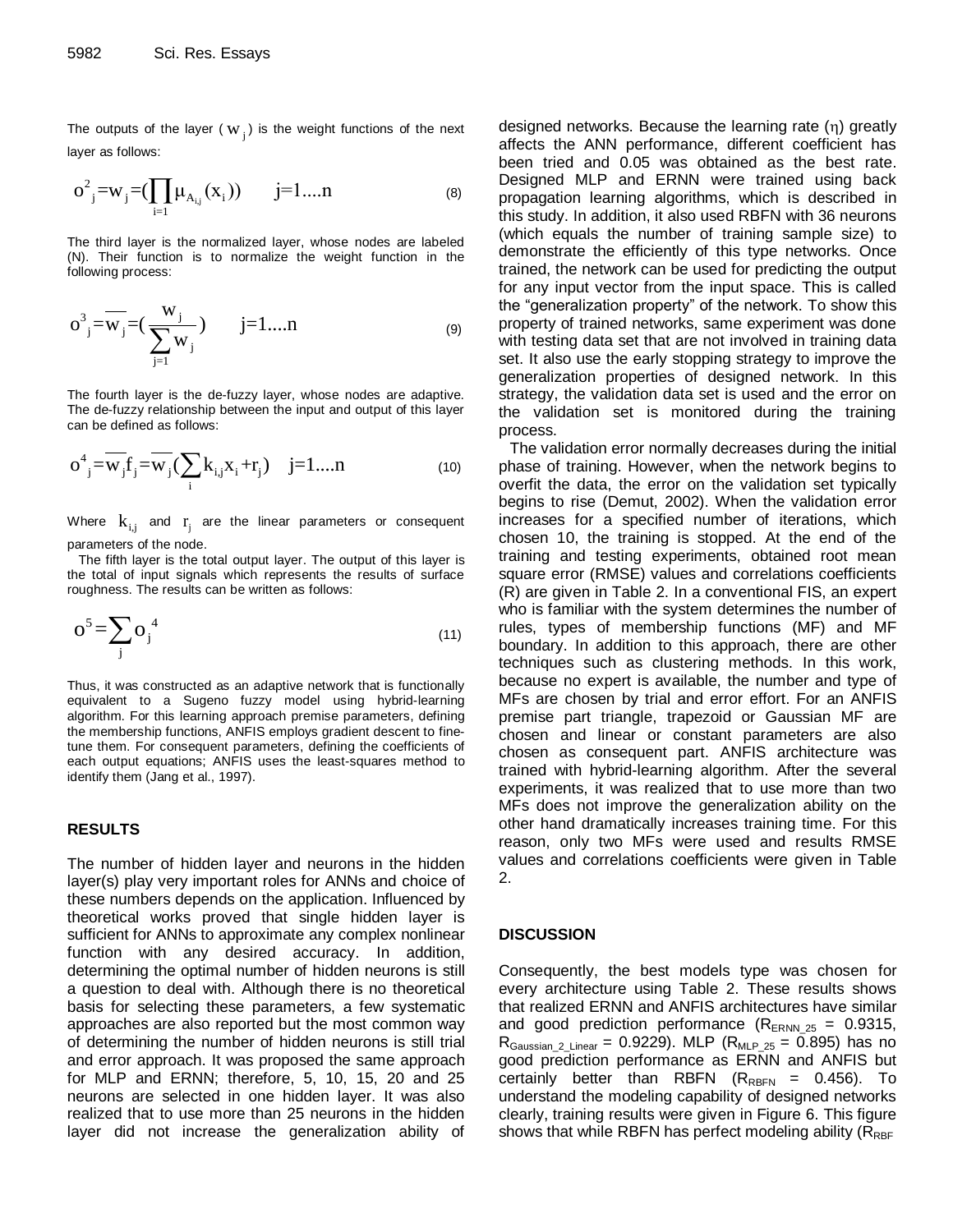|                            | <b>Training data set</b> | <b>Testing data set</b> |             |                        |  |  |
|----------------------------|--------------------------|-------------------------|-------------|------------------------|--|--|
| <b>Models</b>              | <b>RMSE</b>              | <b>Correlation (R)</b>  | <b>RMSE</b> | <b>Correlation (R)</b> |  |  |
| MLP <sub>5</sub>           | 0.0270                   | 0.8752                  | 0.0427      | 0.7970                 |  |  |
| $MLP_10$                   | 0.0186                   | 0.8782                  | 0.0270      | 0.8090                 |  |  |
| $MLP_15$                   | 0.0165                   | 0.8854                  | 0.0209      | 0.8264                 |  |  |
| <b>MLP_20</b>              | 0.0021                   | 0.9851                  | 0.0208      | 0.8482                 |  |  |
| $MLP_25$                   | 0.0017                   | 0.9897                  | 0.0133      | 0.8950                 |  |  |
| ERNN 5                     | 0.0024                   | 0.9827                  | 0.0199      | 0.8711                 |  |  |
| <b>ERNN_10</b>             | 0.0020                   | 0.9876                  | 0.0159      | 0.8867                 |  |  |
| <b>ERNN_15</b>             | 0.0017                   | 0.9896                  | 0.0110      | 0.9043                 |  |  |
| ERNN 20                    | 0.0013                   | 0.9916                  | 0.0100      | 0.9176                 |  |  |
| ERNN 25                    | 0.0006                   | 0.9964                  | 0.0080      | 0.9315                 |  |  |
| <b>RBFN</b>                | $1.17.10^{-30}$          |                         | 0.3517      | 0.4565                 |  |  |
| ANFIS triangle_2_linear    | 0.0025                   | 0.9843                  | 0.0111      | 0.8965                 |  |  |
| ANFIS triangle_2_constant  | 0.0186                   | 0.8771                  | 0.0232      | 0.8086                 |  |  |
| ANFIS gaussian_2_Linear    | 0.0009                   | 0.9943                  | 0.0116      | 0.9229                 |  |  |
| ANFIS gaussian_2_constant  | 0.0262                   | 0.872                   | 0.0193      | 0.7665                 |  |  |
| ANFIS trapezoid_2_linear   | 0.0007                   | 0.9954                  | 0.0172      | 0.8820                 |  |  |
| ANFIS trapezoid-2_constant | 0.0215                   | 0.8565                  | 0.0241      | 0.7840                 |  |  |

**Table 2.** Different ANN and ANFIS models RMSE values and correlations (R) coefficients.

![](_page_7_Figure_3.jpeg)

**Figure 6.** Modeling the surface roughness capability of different networks.

= 1); others  $(R_{MLP_25} = 0.9897; R_{ERNN_25} = 0.9964;$  $R_{\text{Gaussian 2 Linear}} = 0.9943$  are also good enough to be modeling the surface roughness. In addition, to show the prediction ability of designed networks clearly testing results were given in Figure 7. This figure shows us that, ERNN\_25 or Gaussian\_2\_Linear networks can be used to prediction of surface roughness of nickel-based super alloy in CNC end milling operation. On the other hand,

RBFN is not good enough to use the prediction of surface roughness.

## **Conclusions**

In this study, the performance of MLP, ERNN, RBFN and ANFIS based connectionist architectures for predicting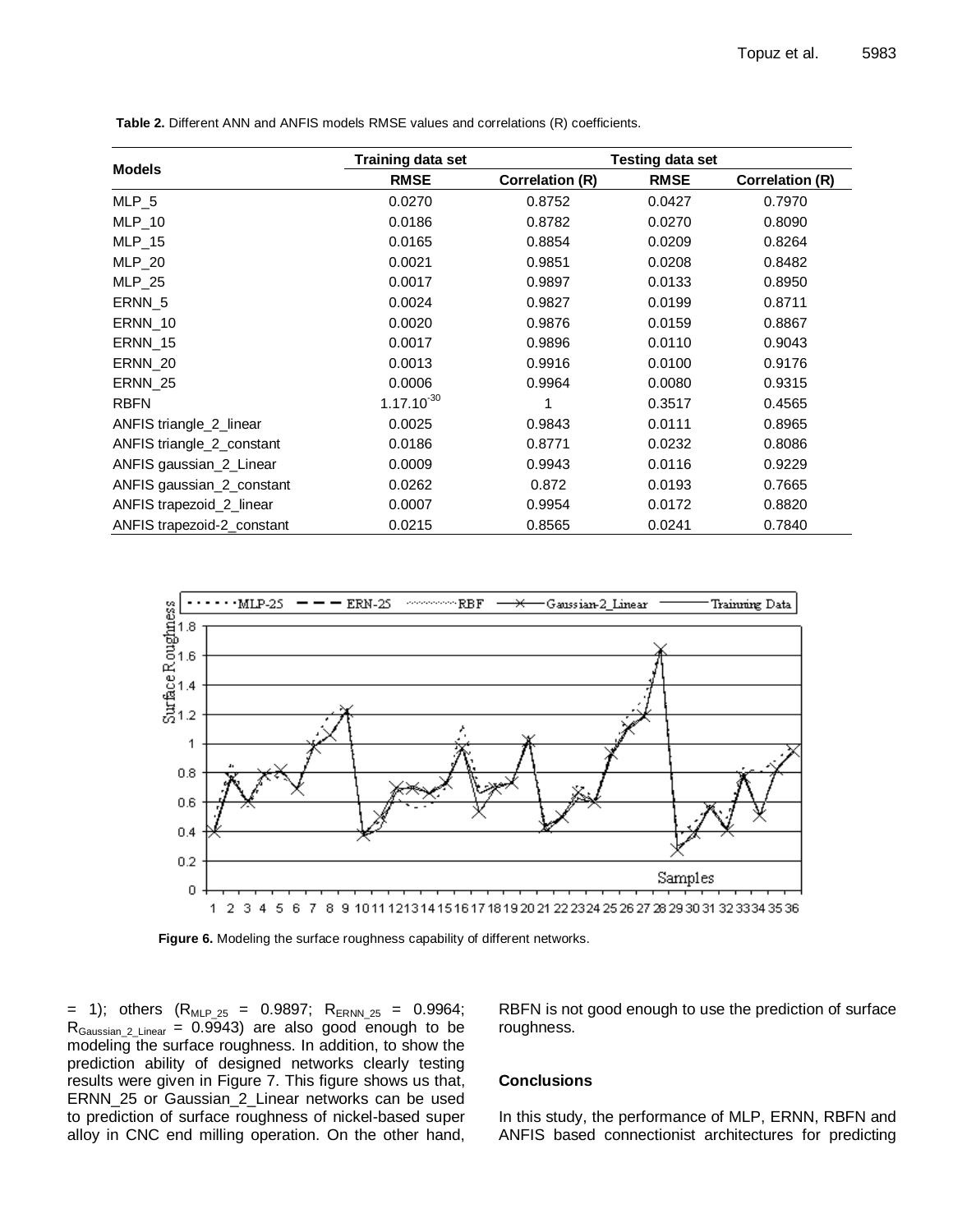![](_page_8_Figure_1.jpeg)

**Figure 7.** Prediction of the surface roughness ability of different networks.

the surface roughness (Ra) in end milling process for nickel based super alloy were compared. Cutting speed (v), feed rate (fr) and cutting depth (d) were selected for input parameters. Several experiments were performed to find the best models of every architecture and were compared the prediction ability of designed networks. In addition to results discussed earlier, the following conclusions can be summarized:

1) Ra values from experimental measurements trace a regular path in a wide range of cutting conditions. It can be observed that surface roughness is considerably affected by all cutting parameters. Surface roughness becomes particularly higher for lower values of machining tolerance.

2) MLP and ERNN performance were considerably affected by neurons number in the hidden layer. On the other hand, too many neurons did not improve generalization ability of networks.

3) RBFN has perfect modeling capability (exact matching) but very poor generalization ability. On the other hand, generalization ability of RBFN may be enhanced using different activation functions or learning algorithms. However, the performance was not tested of

this proposition on this work.

4) Compared to the other models, ERNN and ANFIS could efficiently predict the surface roughness (Ra) in end milling process.

5) ERNN network takes more training time but it is dependent on the training data size and network parameters. It can be inferred that ERNN and ANFIS could yield more accurate results, if good data selection strategies, training paradigms and network input and output representations are determined properly.

6) Finally, ERNN is the best network model to predict the 'nickel-based super alloy surface roughness' in CNC end milling operation.

### **REFERENCES**

- Basmaci G (2002). Cutting tool parameters in a CNC machine by using Nickel based super alloys, Marmara University Institute of Pure and Applied Sciences Mechanical Education Branch MSc. Thesis., Turkey.
- Bradley E (1988). Super alloys A Technical Guide, ASM International, USA.
- Choudhury I A, El-Baradie M A. (1998). Machinability of Nickel-base super alloys: a general review. J. Mat. Proc. Techol.. 77: 278-284.
- Demut H, Beale M (2002). Neural Network Toolbox User"s Guide, The